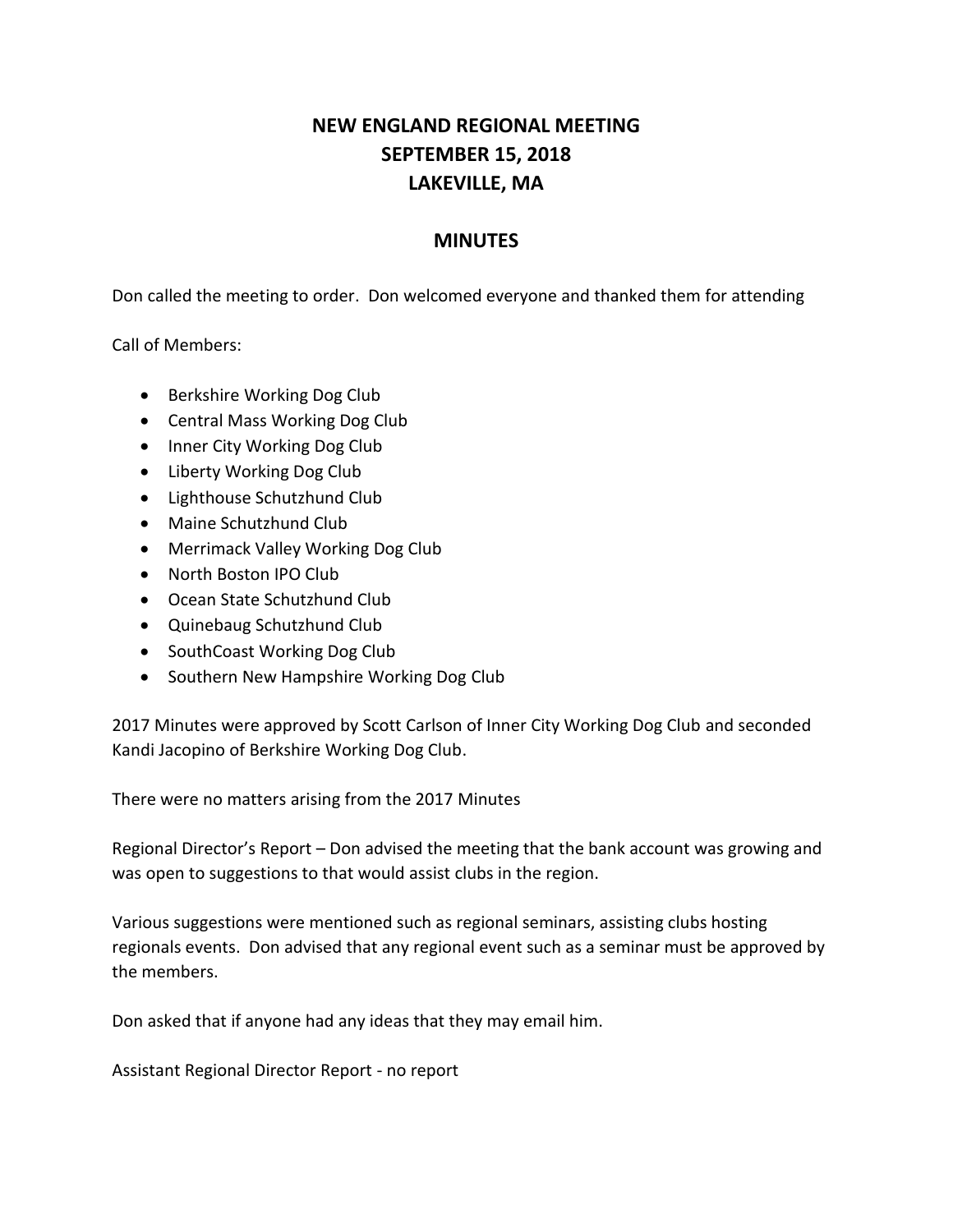Training Director Report - no report

Breed Warden's Report – Ivana informed the members that Quinebaug Schutzhund Club will be hosting the New England Regional Conformation Show and Breed Survey. There will be a practice on September 29 which is a great opportunity for the dogs.

Ivana advised that there were 5 dogs registered for the Universal Seiger. This will be declared on Sunday, October 28 after the completion of the breed surveys.

Ivana explained that the judge, SV Dieter Oeser is working dog friendly and that is should be a great show. New England always has a high number of dogs that have been breed surveyed.

Treasury Report – a cash report was available and was approved by all members.

Any Other Business –

Helpers' Selection – Don mentioned that at the last two Regionals, the helpers had been preselected, he said that he was against this particular method and suggested that every helper in the region be allowed to try-out.

After much discussion, Scott Carlson proposed that the helpers for the New England Regional IPO Championship be chosen at the New England Region Helpers' Seminar by the Regional Director, New England Teaching Helper and an outside the region Teaching Helper. The placement of the helpers will be determined by the judge at the try-outs at the Regionals.

This proposal was voted on and approved – 8 Yes 2 No 1 Abstained.

• Regional Events  $-$ 

|         | $\circ$ Conformation Show – 2017 - MVWDC |                                      |
|---------|------------------------------------------|--------------------------------------|
|         |                                          | $2018 - MVWDC$                       |
|         |                                          | $2019 - QSC$                         |
| $\circ$ | Helpers Seminar -                        | 2018 - SCWDC                         |
|         |                                          | $2019 -$ ICWDC                       |
|         | $\circ$ Training Weekend                 | 2018 – Central Mass Working Dog Club |
|         |                                          | $2019 - MVWDC$                       |
|         | <b>IPO Championship</b>                  | 2018 - SouthCoast WDC/Berkshire WDC  |
|         |                                          |                                      |